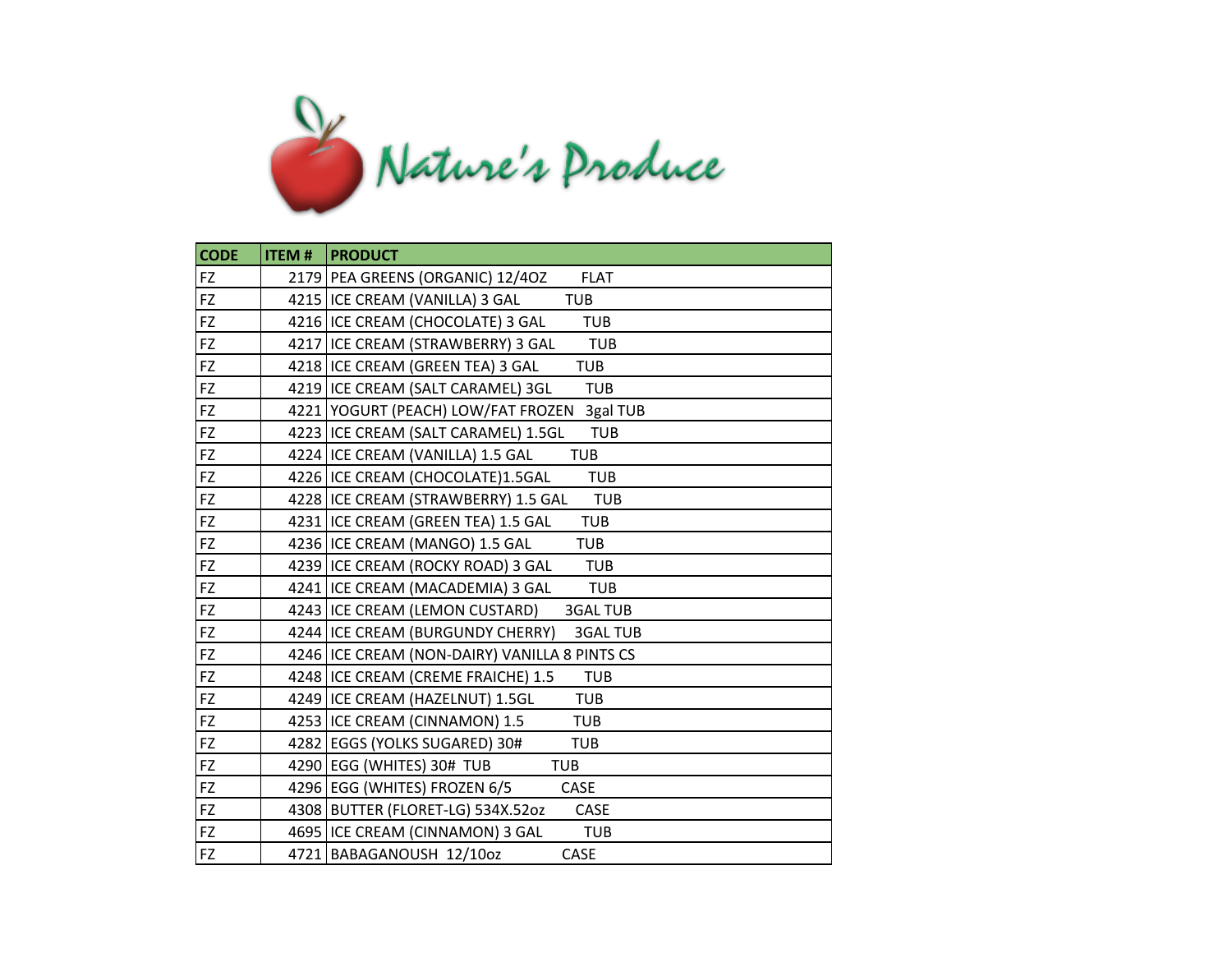| FZ        | 4802 YOGURT (FROZEN VANILLA) 3GL TUB               |
|-----------|----------------------------------------------------|
| FZ        | 5017 YOGURT MIX (VANILLA) YOCREAM 5/.5GL CS        |
| FZ        | 5019 YOGURT MIX (CHOC.) YOCREAM 5/.5GL CS          |
| FZ        | 5402 PASTA GNOCHI (ASIAGO)<br><b>CASE</b>          |
| FZ        | 5438   PASTA (RAVIOLI-4 CHEESE)<br>CASE            |
| FZ        | <b>CASE</b><br>5445   PASTA (POTATO-GNOCCHI)       |
| FZ        | CASE<br>5447   PASTA (RAVIOLI-CHICKEN)             |
| FZ        | 5448   PASTA (RAVI MUSH-PORT SQUARE) CASE          |
| FZ        | CASE<br>5449   PASTA (RAVIOLI-PUMPKIN)             |
| FZ        | 5452 PASTA (RAV-GORGONZOLA)W/WALNUT<br>CASE        |
| FZ        | 5457 EGGROLL SKIN "MENLO" 20X1#<br>CASE            |
| FZ        | 5458 SPRING ROLL WRAPS (25) 40/120Z CASE           |
| FZ        | 5503 BACON DICED PRE-COOK 3/4" 2/5# CASE           |
| FZ        | 5505 BACON (SMOKED EXTRA THICK) 15#<br><b>CASE</b> |
| FZ        | 5506 CHICKEN BREAST 4oz. 2/10# CASE                |
| FZ        | 5536 SAUCE (PESTO) 6/320Z<br>CASE                  |
| FZ        | 5575 RM (ICE PACKS)<br>CASE                        |
| FZ        | 5582 NOODLES (PANCIT)<br>CASE                      |
| FZ        | 5593 NOODLES (EGG) WING HING 5# CASE               |
| FZ        | 5598 POT STICKERS (GYOZA) 12/12oz<br>CASE          |
| <b>FZ</b> | 5609   PASTA (RAVIOLI-SHORT RIB) 2/3# CASE         |
| FZ        | 5615 PASTA (RAVIOLI-BUTTERNUT SQ) 2/3# CASE        |
| FZ        | 5619 BACON (APPLE SMOKED) 200 SLICE CASE           |
| FZ        | 5642 COOKIE DOUGH (BUTTER) CHOC CHP 128/2.5oz      |
| FZ        | 5653 DUMPLING NAT. CHICKEN FREEBIRD 6x2.65#        |
| FZ        | 5656 DUMPLING VEGETABLE<br>CASE                    |
| FZ        | 5711 TORT (BLUE CORN 6") FOODSERVIC 12/30 CT       |
| FZ        | 5712 TORT HEIRLOOM CORN SLIDER FS 8/60 CT          |
| FZ        | 5724 PASTA WILD MUSHROOM AGNOLOTTI<br><b>CASE</b>  |
| FZ        | 5726 POT STICKERS (CHICKEN) 120/.67 OZ             |
| FZ        | 5731   PASTA (CAVATELLI)<br>CASE                   |
| FZ        | 5732   BREAD (PITA) KRONOS 6" 12/10ct<br>CASE      |
| FZ        | 5863 PUFF PASTRY SHEET 22X15" CASE                 |
| FZ        | 6001 TEMPEH FERMENT SOYA BEAN 80Z PKG              |
| FZ        | 6032   PASTA (BUCATINI) FROZEN<br>CASE             |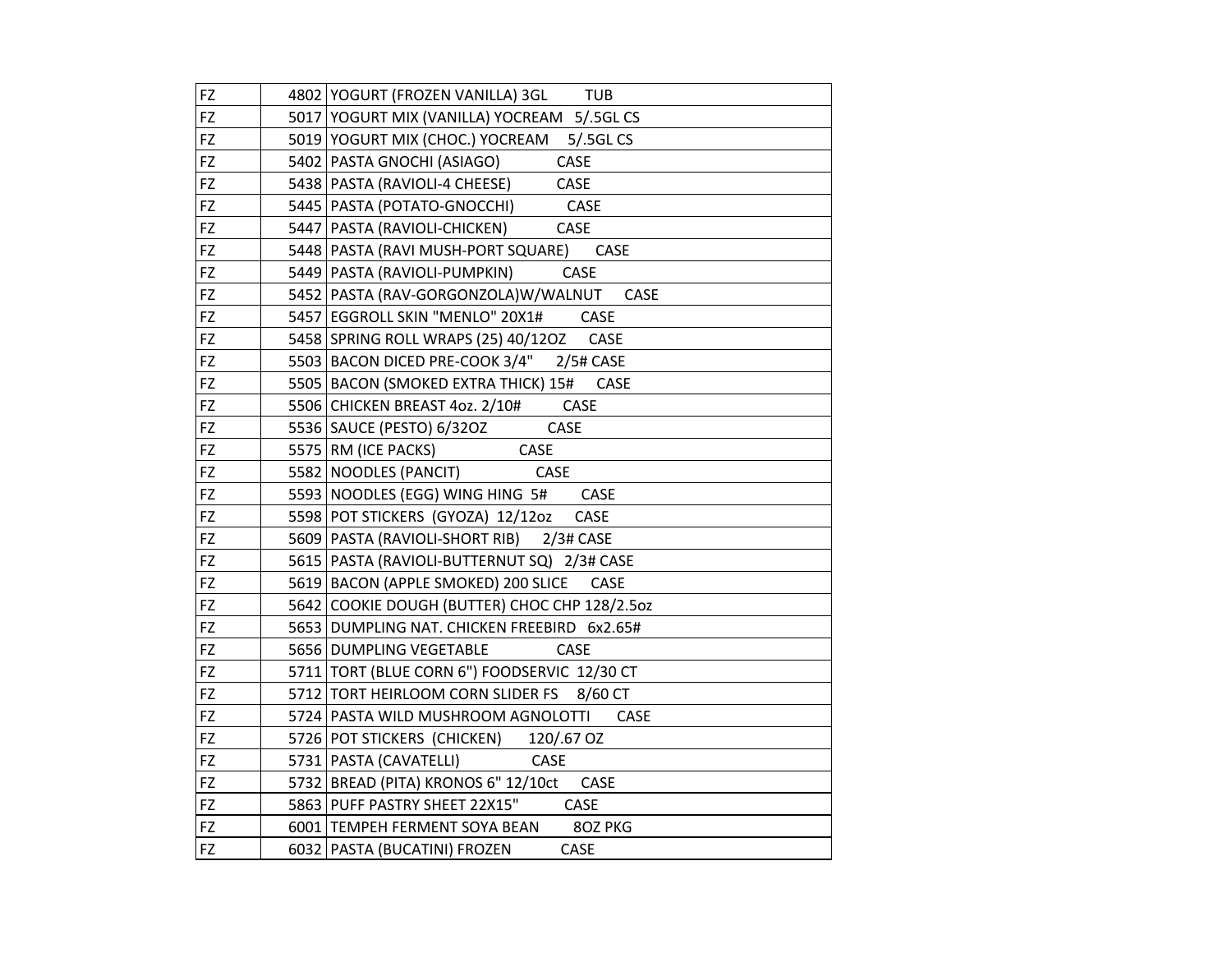| FZ | 6067   PASTA (LINGUINI) FROZEN<br><b>CASE</b>  |
|----|------------------------------------------------|
| FZ | 6068   PASTA (RAVIOLI-LOBSTER, SHRIMP)<br>CASE |
| FZ | 6069   PASTA (RAVIOLI-SPIN & CHEESE)<br>CASE   |
| FZ | 6070 PASTA (RAV KALE/MOZ) GLUTEN FR 2/3# CASE  |
| FZ | 6300 PIE (NORMS) PUMPKIN<br>CASE               |
| FZ | 6311 MEAT (BEYOND BURGER) 40/40z<br>CASE       |
| FZ | 6335 CARROT (BABY SLICED) 12/1#<br>CASE        |
| FZ | CASE<br>6343   PASTA (RAVIOLI WILD MUSH)       |
| FZ | 6477 CHICKEN BREAST RANDOM 4/10#<br>CASE       |
| FZ | 6483 PUREE (MIX FRUIT) 6/2.2<br>CASE           |
| FZ | 6484 PUREE (GRAPEFRUIT PINK)<br>CASE           |
| FZ | 6485 PUREE (BLACKBERRY) 6/300Z<br>CASE         |
| FZ | 6486 PUREE (BLUEBERRY) 6/300Z<br>CASE          |
| FZ | 6487 PUREE (GUAVA PINK) 6/320Z<br>CASE         |
| FZ | 6488 PUREE (GINGER) 6/380z<br>CASE             |
| FZ | 6489 PUREE (MOJITO) 6/32oz ARTISTRY<br>CASE    |
| FZ | 6490 PUREE (MANGO) 6/30oz JARS<br>CASE         |
| FZ | 6491 PUREE (PINEAPPLE) 6/32oz<br>CASE          |
| FZ | 6492 PUREE (MANDARINE) 6/30oz<br>CASE          |
| FZ | 6493 PUREE (LIME & SPEARMINT)6/32OZ<br>CASE    |
| FZ | CASE<br>6494 PUREE (TAMARIND) 6/30oz           |
| FZ | 6495 PUREE (BLOOD ORANGE) 6/30oz<br>CASE       |
| FZ | 6496 PUREE (BANANA) 6/32oz<br>CASE             |
| FZ | 6497   PUREE (APRICOT) 6/30oz<br>CASE          |
| FZ | 6498 PUREE (GREEN APPLE) 6/30oz<br>CASE        |
| FZ | 6510 PUREE (PASSION FRUIT) 6/30oz<br>CASE      |
| FZ | 6511 PUREE (YUZU LUXE SOUR) 6/32oz<br>CASE     |
| FZ | 6512 PUREE (PEACH-WHITE) 6/30oz<br>CASE        |
| FZ | 6515 PUREE (POMEGRANTE) 6/32oz<br>CASE         |
| FZ | 6518 CHICKEN TENDERLOIN BREADED<br>10#         |
| FZ | CASE<br>6519 PUREE (EL CORAZON) 6/320Z         |
| FZ | 6520 PUREE (RASPBERRY) 6/30oz<br>CASE          |
| FZ | 6521 PUREE (PAPAYA) 6/30oz<br>CASE             |
| FZ | 6522 PUREE (STRAWBERRY) 6/30oz<br>CASE         |
| FZ | 6523   PUREE (CHERRY) 6/300Z<br>CASE           |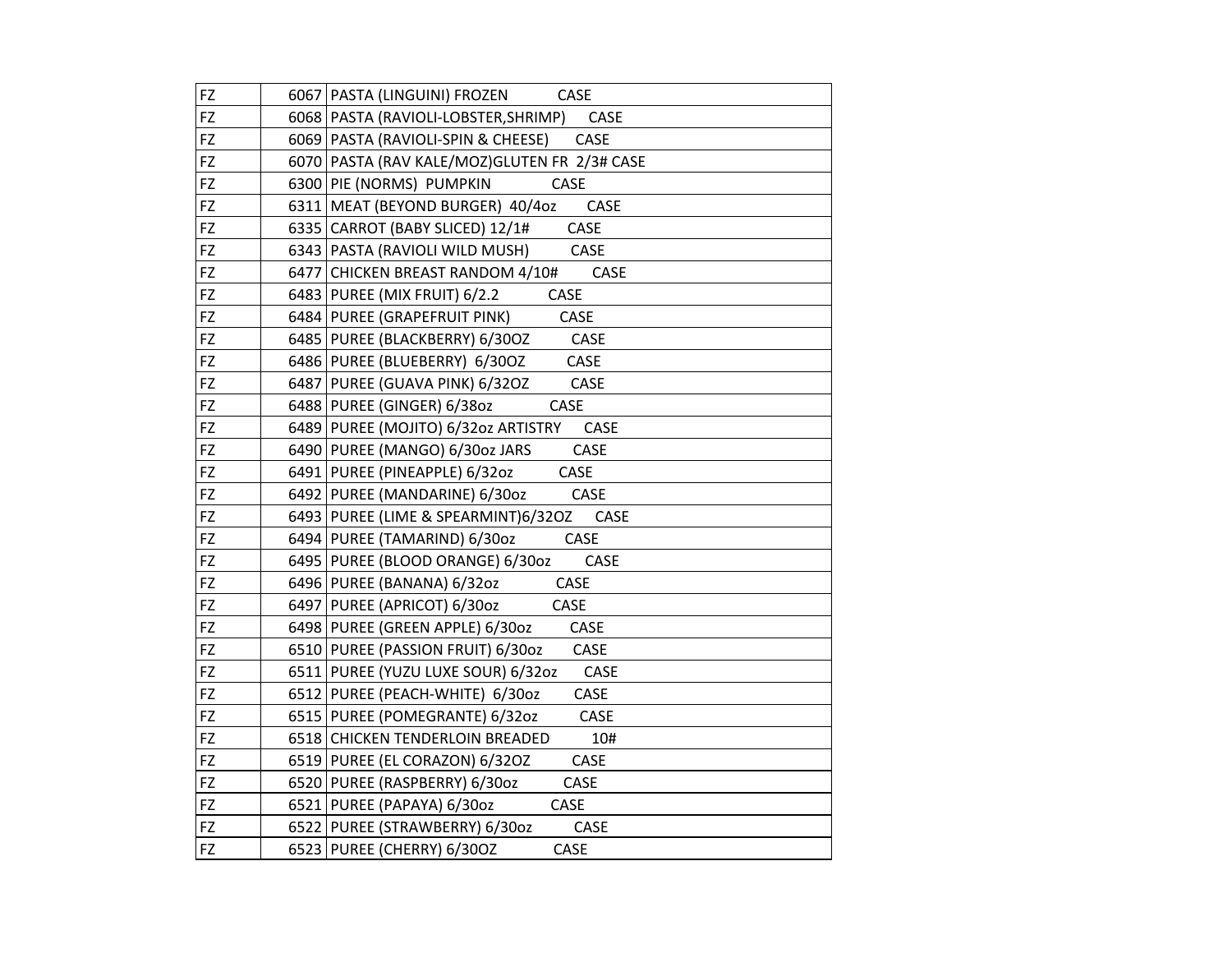| FZ        | 6524 PUREE (KIWI) 6/300Z<br>CASE                  |
|-----------|---------------------------------------------------|
| FZ        | 6525 PUREE (COCONUT) 6/30OZ<br>CASE               |
| FZ        | 6526 PUREE (LYCHEE) 6/300Z<br>CASE                |
| FZ        | 6527 PUREE (KEY LIME) 6/300Z<br>CASE              |
| FZ        | 6528 PUREE (PRICKLY PEAR) 6/30oz CASE             |
| FZ        | CASE<br>6529 PUREE (PEAR) 6/30oz                  |
| FZ        | CASE<br>6534 PUREE (HIBISCUS) 6/300Z              |
| FZ        | 6568 FRENCH TOAST STICKS<br>100/2.6 OZ            |
| FZ        | 6584 PUREE (BLACK CURRENT)6/30OZ<br>CASE          |
| FZ        | 6778 MIX (BEVERAGE) BANANA 12/32 OZ               |
| FZ        | 6779 MIX (BEVERAGE) MANGO<br>12/32 OZ             |
| FZ        | 6781 MIX (BEVERAGE) PEACH<br>12/32 OZ             |
| FZ        | 6782 MIX (BEVERAGE) PINA COLADA 12/32 OZ          |
| FZ        | 6783 MIX (BEVERAGE) STRAWBERRY 12/32 OZ           |
| FZ        | 6784 MIX (BEVERAGE) ICE CREAM<br>12/32 OZ         |
| FZ        | 6786   MIX (BEVERAGE) MARGARITA<br>12/32 OZ       |
| FZ        | 6904 PIZZA DOUGH 10" (GLUTEN FREE)<br>24 CT       |
| FZ        | 6905 PIZZA DOUGH 12" (GLUTEN FREE)<br>CASE        |
| FZ        | 6906 PIZZA (RAW SHEETED) 7" 48ct<br>CASE          |
| FZ        | 6907 PIZZA DOUGH 14" (GLUTEN FREE)<br>CASE        |
| FZ        | CASE<br>6908   PIZZA (RAW SHEETED) 14" 21ct       |
| FZ        | 6910 PIZZA UDI'S GLUTEN FREE(CRUST) CASE          |
| FZ        | 6915 BROWNIE (CHOC. FUDGE) FROZEN 4/520Z          |
| FZ        | 6916 FRANKS IN A BLANKET HEBREW NAT 6/18.40Z      |
| FZ        | 6917 TAQUITO (BEEF) 4/4#<br>CASE                  |
| FZ        | 6918 TAQUITO (CHICKEN) 4/4#<br>CASE               |
| FZ        | 6927 SWORDFISH STEAK 8OZ<br>CASE                  |
| FZ        | 6928 WINGS HOT 2/5#<br>CASE                       |
| FZ        | 6939 MUFFIN LEMON POPPY SEED 18#<br>tub           |
| FZ        | 6944   PASTA (BALLERINE/CAMPANELLE)<br>CASE       |
| <b>FZ</b> | 6946 BURGERS (VEGGIE) "BEEF" 48/5 OZ              |
| FZ        | 7780 CORN (SUPER SWEET ORGANIC)FR0 12/10oz CS     |
| FZ        | 7995 ARTICHOKE 1/4 (HRTS) FRZ 10/2.<br>CASE       |
| FZ        | 8001 BEANS (YELLOW WAX WHOLE) FROZ<br>CASE        |
| FZ        | 8002 ASPARAGUS (FROZEN MED) 6/2.5#<br><b>CASE</b> |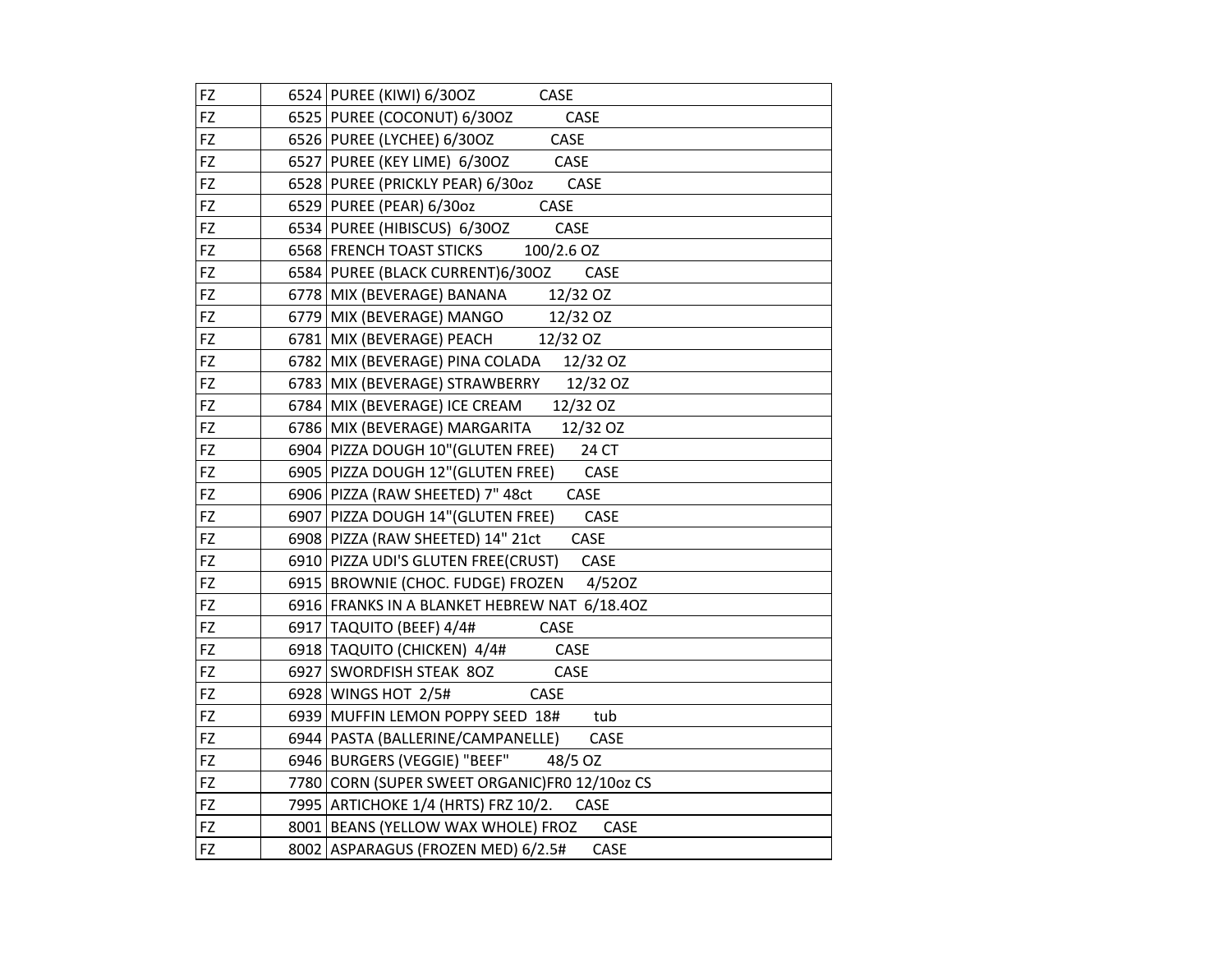| FZ | 8003   BROCCOLI FLORETS (FROZ) 12/2# CASE     |
|----|-----------------------------------------------|
| FZ | 8004 ARTICHOKE (BOTTOMS) FRZ 10/2.2<br>CASE   |
| FZ | 8005   BEANS (ITALIAN GREEN)<br>12/2#         |
| FZ | 8006 BEANS (FRENCH CUT) FROZ 12/2# CASE       |
| FZ | 8007 BEANS (EDAMME)IN THE SHELL<br>CASE       |
| FZ | CASE<br>8008 BEANS (YELLOW WAX CUT) FROZ      |
| FZ | 8009 BEANS (EDAMME) FROZ PEELED 24/1# CASE    |
| FZ | 8010 BEANS (LIMA) FROZ 12/2.5#<br>CASE        |
| FZ | CASE<br>8011   BEANS (FAVA) FROZ 10/2.2#      |
| FZ | 8012 BROCCOLI CUTS 12/2# FROZEN<br>CASE       |
| FZ | 8013 BEANS (BABY LIMA) FROZ 12/2.5<br>CASE    |
| FZ | 8014 BRUSSEL SPROUTS (FROZEN) I.Q.F<br>CASE   |
| FZ | 8015   BEANS (WHOLE) FROZ 12/2#PKG<br>CASE    |
| FZ | 8016 BEANS (HARICOTS) 10/2.2 FROZ<br>CASE     |
| FZ | 8017 BEANS (REGULAR CUT) 12/2# 12/2# CASE     |
| FZ | 8019 CHESTNUTS FROZEN 2.2# bags 2.2# bags     |
| FZ | 8020 BEANS (REGULAR CUT) BULK<br>20#          |
| FZ | 8021 CARROTS (DICED) PKGS<br>12/2#            |
| FZ | 8022 CARROTS (BABY WHOLE) FRZ 12/2#<br>CASE   |
| FZ | CASE<br>8023 CARROTS (SLICED) 12/2# FRZ       |
| FZ | 8024 CARROTS (DICED) 20# BULK FRZ<br>CASE     |
| FZ | 8025 CARROTS (BABY WHOLE) FRZ BULK<br>20#     |
| FZ | 8026 MUSH (PORCINI) 1# FROZEN<br>1# BAG       |
| FZ | 8027 CORN CUT FRZ 12/2.5# PKG<br>CASE         |
| FZ | 8028 CHUKA SALAD (SEAWEED) 4.4#<br><b>BOX</b> |
| FZ | 8029 CHURROS 10"-100ct FROZEN<br>CASE         |
| FZ | CASE<br>8030 CORN FROZEN YELLOW 20#BULK       |
| FZ | 8031 COLLARD GREENS (FROZEN) PKG<br>CASE      |
| FZ | 8032 CORN FROZEN (WHITE) 20#BULK<br>CASE      |
| FZ | 8033 BELL GREEN (DICED) I.Q.F. FROZ 45# CASE  |
| FZ | 8034 SQUASH (ZUCC SLICE) BULK FROZ 20# CASE   |
| FZ | CASE<br>8035 CAULIFLOWER (I.Q.F.) FZ 12/2#    |
| FZ | 8036 CORN (ROASTED/GRILL) 30# FROZ<br>CASE    |
| FZ | 8037 CORN COBBETS 96CT CASE                   |
| FZ | 8039 BELL RED (DICED) I.Q.F. FROZ 50# CASE    |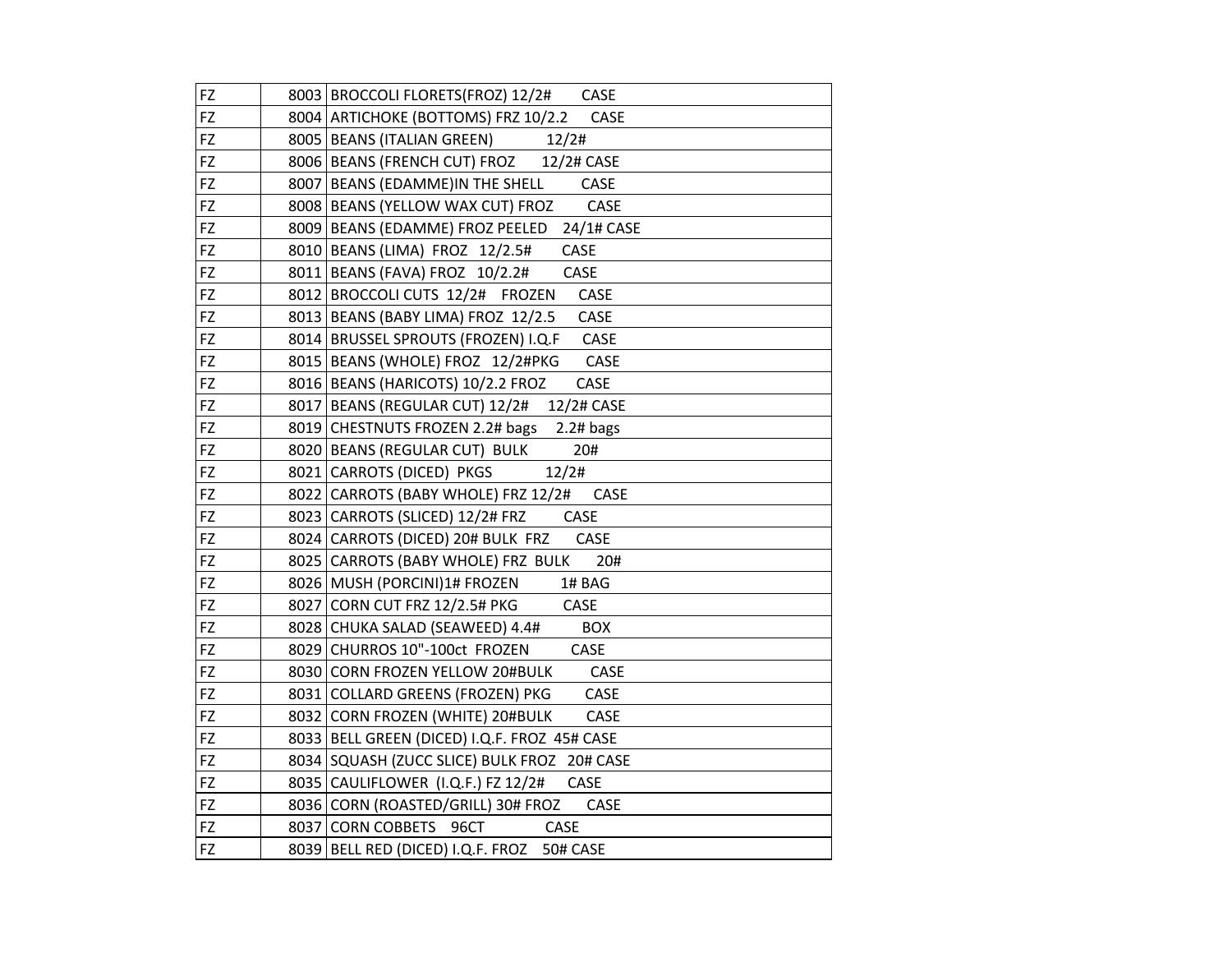| <b>FZ</b>  | 8041   BEANS (WHOLE) FROZ 20# BULK CASE        |
|------------|------------------------------------------------|
| FZ         | 8042 MIXED VEG. (SCANDIAVAN BLEND)<br>CASE     |
| FZ         | 8043 CARROT (CRINKLE SLICE) 12/2#<br>CASE      |
| FZ         | 8044 MIXED VEG. (ORIENTAL) CASE                |
| FZ         | 8045 MIXED VEG. (ITALIAN) 12/2# CASE           |
| FZ         | 8046 MIXED VEG. (CALIF BLEND) 12/2# CASE       |
| FZ         | CASE<br>8047 MIXED VEGETABLES FROZ             |
| FZ         | 8048 MIXED VEG. 20#BULK CASE                   |
| FZ         | 8049 MIXED VEG. (CAPRI BLEND) 12/2#<br>CASE    |
| FZ         | 8050   PEAS (BULK) 20#<br>CASE                 |
| FZ         | 8051 OKRA (CUT) 20# BULK FROZEN<br><b>CASE</b> |
| FZ         | 8052 PEAS & CARROTS 12/2.5 PKG<br>CASE         |
| FZ         | CASE<br>8053 PEAS & CARROTS 20#BULK            |
| FZ         | CASE<br>8054 ONION (PEARL) 20# FROZEN          |
| FZ         | 8055 PEAS (PACKAGED) 12/2.5# PKG CASE          |
| FZ         | 8056 OKRA (CUT) 12/2.5#PKG FROZ<br>CASE        |
| FZ         | 8060   PEAS (PETITE)<br>12/2.5#                |
| <b>FZ</b>  | 8062 PEAS (SUGAR SNAP) FROZ IN PKG<br>CASE     |
| FZ         | 8068 YUCCA FROZEN 6/5# CASE                    |
| FZ         | 8070 SPINACH (CHOPPED) 12/3# PKG CASE          |
| FZ         | 8075 SPINACH (LEAF) FROZEN 12/3#<br>CASE       |
| FZ         | 8085 SUCCATOSH FROZEN 12/2.5LB                 |
| FZ         | 8090 SQ (ZUCC SLICE) 12/2.5# FROZ CASE         |
| <b>FZ</b>  | 8092 STIR FRY VEGETABLES 12/2#                 |
| FZ         | 8095   AVOCADO (CHUNKY) CALAVO 6/2#<br>CASE    |
| FZ         | 8985 BANANA FROZEN IQF CASE                    |
| FZ         | 8987 SORBET (LEMON) 1.5GAL TUB                 |
| FZ         | 8988 SORBET (MANGO) 1.5 GAL TUB                |
| ${\sf FZ}$ | 8990 SORBET (COCONUT) 1.5 GL TUB               |
| FZ         | 8991 SORBET (BLACK RASPBERRY) 1.5 TUB          |
| FZ         | 8992 GELATO (VANILLA) 2/5L<br>CASE             |
| FZ         | 8993 SORBET (PEACH) 1.5 GAL<br><b>TUB</b>      |
| FZ         | 8994   GELATO (SALTED CARAMEL) 2/5L CASE       |
| FZ         | 8995   PLANTAIN (SLICE) 4/6# FROZ CASE         |
| FZ         | 8996 GELATO (HAZELNUT) 2/5L<br>CASE            |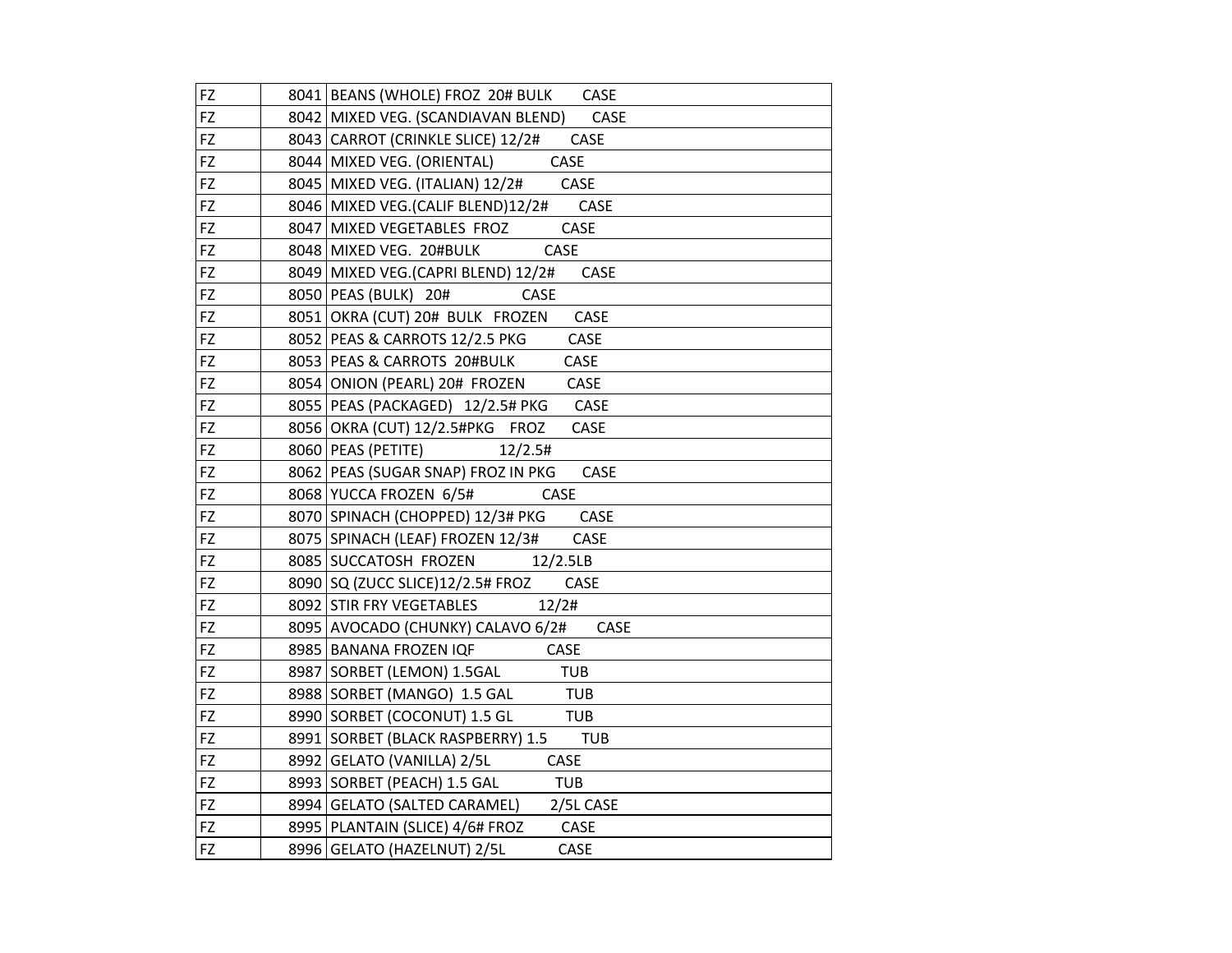| FZ        | 8997 SORBET (RASPBERRY) 1.5 GAL<br>TUB         |
|-----------|------------------------------------------------|
| FZ        | 8998 SORBET (PINEAPPLE) 1.5 GAL<br><b>TUB</b>  |
| FZ        | 8999 SORBET (STAWBERRY) 1.5 GAL TUB            |
| FZ        | 9000 AVOCADO (PULP) FROZEN 6/2# cs             |
| FZ        | 9001 GELATO BELGIAN DARK CHOCOLATE 2/5L CASE   |
| FZ        | 9002 PIZZA BALLS 80ct<br>CASE                  |
| FZ        | 9003 GELATO MINT CHOCOLATE CHUNK 2/5L CASE     |
| FZ        | 9005 GELATO PISTACHIO 2/5L CASE                |
| FZ        | 9007 GELATO RASPBERRY 2/5L<br>CASE             |
| FZ        | 9008 SORBET (ACAI BERRY)<br>3 GAL              |
| FZ        | 9010 FRIES (REGULAR CUT) W82 W/SKIN<br>CASE    |
| FZ        | 9016 FRIES (LAMB WESTON S-1) 3/16"<br>CASE     |
| FZ        | 9017 FRIES (MIGHTY CRISP)1/4" W2105 CASE       |
| FZ        | 9028 TATOR (SWEET POT TOTS) L0094 15# CASE     |
| FZ        | 9030 FRIES (REG/CUT) INLAND VALLEY 6/5# CASE   |
| FZ        | 9031   FRIES (STEALTH) 5/16" S35<br>CASE       |
| FZ        | 9032   FRIES (COTTAGE SLICED) 6/6# FZ 36# CASE |
| <b>FZ</b> | 9033 FRIES (BEER BATTER) 45Q 5/16" 5/16" CASE  |
| FZ        | 9034 FRIES (WAFFLE-ZESTY) W0110 CASE           |
| FZ        | 9035   FRIES (STEALTH) 3/8" S57 NO/SK CASE     |
| FZ        | 9036 FRIES (SHOESTRING) W/SK 32C C32 CASE      |
| FZ        | CASE<br>9037   FRIES (SHOE/S) STEALTH 1/4"S34  |
| FZ        | 9038 FRIES (JULIENNE) 3/16" 32D<br>CASE        |
| FZ        | 9039   FRIES (PRIVATE RES) 5/16" 32G<br>CASE   |
| FZ        | 9040 FRIES "PRINCE" 1/4" 6/4.5<br>CASE         |
| FZ        | 9041   FRIES (YUKON SELECTS) 3/8" 6/4.5# CS    |
| FZ        | 9042   FRIES (PRIVATE RES) 1/2" 32P 30# CASE   |
| FZ        | 9044 FRIES (CRISPY COAT) C26 5/16 6/5# CASE    |
| FZ        | 9045   FRIES (SWEET POTATO) L8000 15# CASE     |
| FZ        | 9046 TILAPIA 7-9oz<br>10# CS                   |
| FZ        | 9047 TILAPIA 3-5oz<br>10# CS                   |
| FZ        | 9048 SHRIMP WHITE RAW 16/20 5/2#<br>CASE       |
| FZ        | 9049 SHRIMP RAW 71/90ct 10#<br>CASE            |
| FZ        | 9050 FRIES (MEGACRUNCH) 3/16" S/S<br>CASE      |
| FZ        | 9051 SCALLOPS FROZ 10/20<br>30# CS             |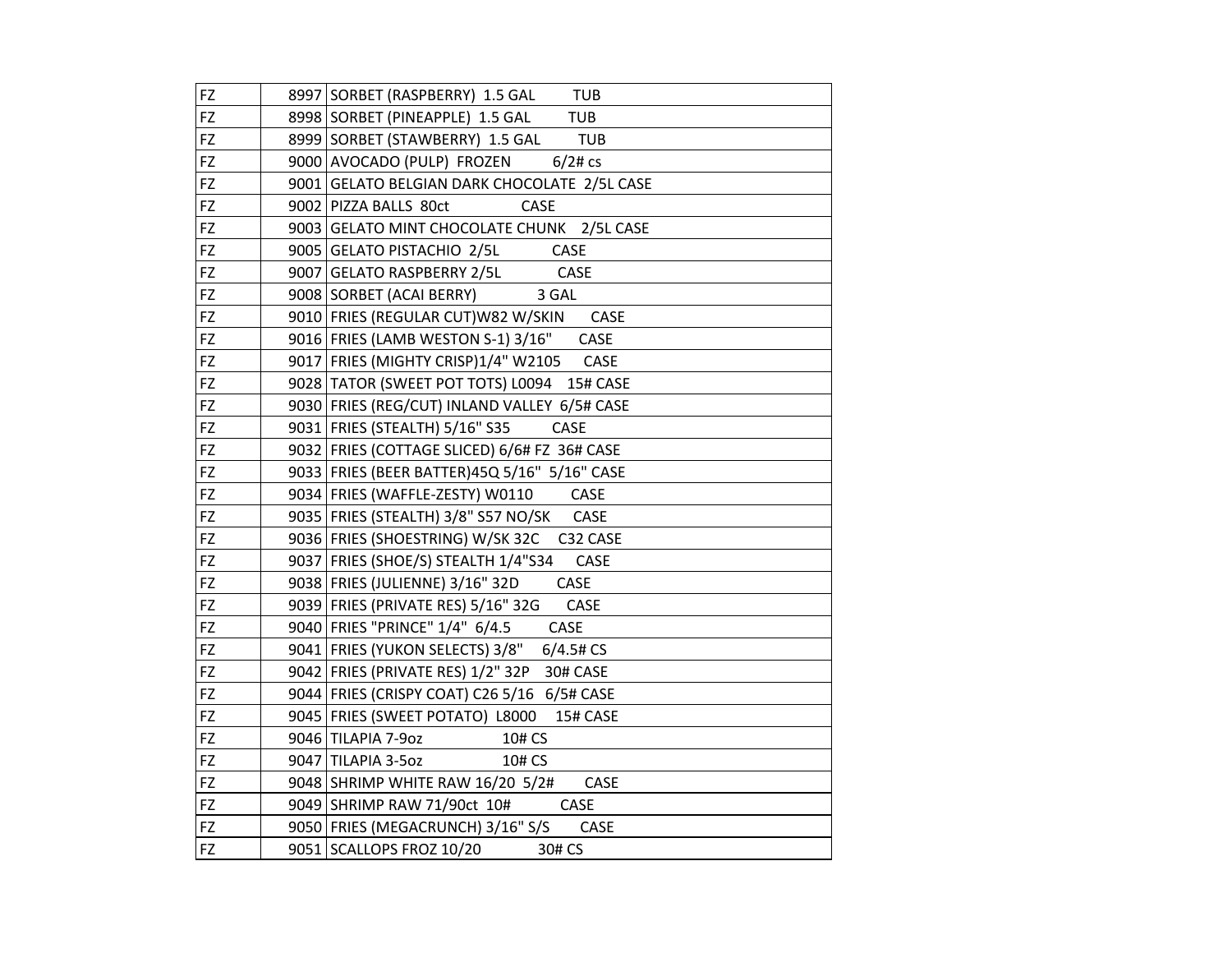| FZ        | 9052 MAHI MAHI FILLET 40Z 10# CASE                  |
|-----------|-----------------------------------------------------|
| FZ        | 9053 PORK BONELESS BUTTS 70# CW<br>CASE             |
| FZ        | 9056 COD LOIN PACIFIC 4oz<br>10# CS                 |
| FZ        | 9057 COD LOIN PACIFIC 5oz<br>10# CS                 |
| FZ        | <b>CASE</b><br>9060   FRIES (STEAK FRIES) 6/5#      |
| FZ        | 9061 SALMON SMOKED LOX SIDES                        |
| FZ        | 9062 FRIES (PRIV RES) 3/8" 32L W/SK CASE            |
| FZ        | 9063 TURKEY BREAST HICORY APPROX 19 CASE            |
| FZ        | 9064   FRIES (CRISS CUT) P55 6/4.5#<br>CASE         |
| FZ        | 9065   FRIES (TWISTER SEASONED)<br>CASE             |
| FZ        | 9066 FRIES (REGULAR) 3/8" W77 NO/SK<br>CASE         |
| FZ        | 9067 FRIES (NATURAL CHIPS) 30-H<br>CASE             |
| FZ        | 9069 FRIES (LAMB WESTON) S-19<br>CASE               |
| FZ        | 9070 FRIES (YUCA-WEDGES) 4/5#<br>CASE               |
| FZ        | 9071 FRIES (CURLY) L.WESTON<br>CASE                 |
| FZ        | 9072 ONION (RINGS) BREADED 6/2.5# CASE              |
| FZ        | 9073 ONION (RINGS) BEER BATTER 10# 4/2.5 CS         |
| FZ        | 9074 FRIES (SEASON WEDGES) W1106<br>CASE            |
| FZ        | 9075 POTATO (SKINS) HALVES FROZEN 200CT CASE        |
| <b>FZ</b> | CASE<br>9076 FIGS FROZEN                            |
| <b>FZ</b> | 9077 POT (BREAKFAST CUBES) SKIN ON 36# CASE         |
| FZ        | 9078 FRIES (KRINKLE CUT)<br><b>CASE</b>             |
| FZ        | 9080 TATER TOTS 6/5#<br><b>CASE</b>                 |
| <b>FZ</b> | 9081   FRIES (STEALTH W/SKIN) S-12<br>CASE          |
| FZ        | 9082 SHRIMP COCONUT BUTTERFLY 4/3# CASE             |
| FZ        | 9085   HASH BROWNS (I.Q.F.) 6/3# S69<br>CASE        |
| FZ        | 9087   HASH BROWNS (PORTIONS)<br>96CT               |
| FZ        | 9092 BREAD (MINI FRENCH ROLL) 96CT CASE             |
| FZ        | 9093 BREAD (DEMI BAGUETTE) #02125 48CT CASE         |
| FZ        | 9095   BREAD (HERB CIABATTA) #02230<br>CASE         |
| FZ        | CASE<br>9097   BREAD (CIABATTA ROLL) 48/40Z         |
| FZ        | CASE<br>9098 BREAD (FRENCH BAGUETTE) #02115         |
| FZ        | 9100 BREAD (RUSTIC WHITE SLICE)<br>CASE             |
| <b>FZ</b> | 9101 BREAD (PRETZEL) SLIDER KNOT<br><b>CASE 150</b> |
| FZ        | 9102 COOKIE DOUGH (CHOC. CHIP)<br>CASE              |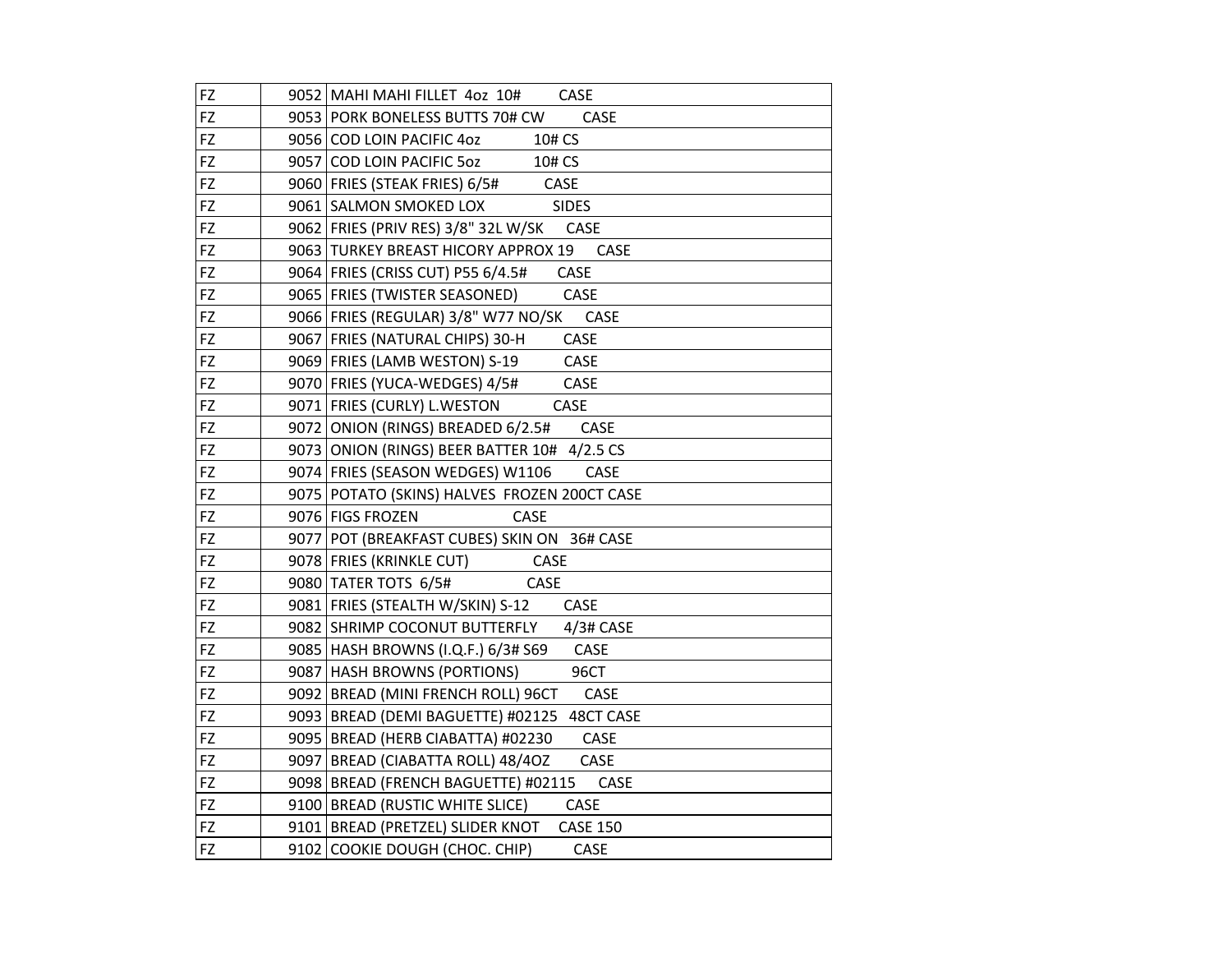| FZ        | 9104 COOKIE DOUGH (OATMEAL RAISIN) CASE            |
|-----------|----------------------------------------------------|
| FZ        | 9106 COOKIE (BLUEBERRY) 60CT<br><b>CASE</b>        |
| FZ        | 9107 CAKE TRES LECHES<br>2/840Z                    |
| FZ        | 9108 SLIDER POTATO SLICED ROLL CASE                |
| FZ        | 9109 POTSTICKER VEGETABLE 200ct CASE               |
| FZ        | 9110 BREAD (DEMI BAGUETTE)#26125 72/4oz CS         |
| FZ        | 12"X14"<br>9111 BREAD (ORIGINAL LAHVASH)           |
| FZ        | 9113 COD FILETS BATTERED 3-4OZ<br>10#              |
| FZ        | CASE<br>9114   BREAD (BRIOCHE BUNS) 36ct           |
| FZ        | 9116 CURRENT RED I.Q.F. 5/2.2#<br>CASE             |
| FZ        | 9117 COOKIE (DBL CHOC CHIP) BROWNIE 24/3 OZ        |
| FZ        | 9118 PAPADUM PLAIN 8/4.20Z CASE                    |
| FZ        | 9119 CURRY (YELLOW) VEGAN<br>32 OZ                 |
| FZ        | 9120 CHEESE PLAIT SCHELSTAD 48ct CASE              |
| FZ        | 9121 CHEESE PLAIT MINI SCHELSTAD 120CT CASE        |
| FZ        | 9122 RASPBERRY CROWN SCHULSTAD 48ct<br><b>CASE</b> |
| FZ        | 9126 SANDWICH POTATO ROLL CASE                     |
| FZ        | 9128 JACK FRUIT (NAKED) 10/30.5 OZ                 |
| FZ        | 9135 BREAD (SOURDOUGH LOAF) CASE                   |
| FZ        | CASE<br>9136   ZUCCHINI STICKS BREADED 4/3#        |
| FZ        | 9140 ENGLISH MUFFINS (THOMAS) 72ct CASE            |
| FZ        | 9141 ENGLISH MUFFINS (WHEAT) 72ct<br>CASE          |
| FZ        | 9142   PRETZEL (BAKED) 12/10oz<br>CASE             |
| FZ        | 9144   PRETZEL (STIX) 88/3.9oz<br>CASE             |
| FZ        | 9145 CHICKEN WINGS (FROZ) BATTERED<br>CASE         |
| FZ        | 9148 BREAD (PITA) ARABIC WHEAT 18/6ct CS           |
| FZ        | CASE<br>9149 DOUGH (FILO) 12/1#                    |
| FZ        | 9150 BREAD (PITA) 6" 12/10ct<br>CASE               |
| FZ        | 9151 DOUGH (PUFF PASTRY) CODE#161<br><b>CASE</b>   |
| FZ        | 9155 BREAD (PECAN RAISIN) #2415 12ct CASE          |
| FZ        | 9156 BREAD (ROLLS)"KINGS" 10/24pk<br>CASE          |
| FZ        | 9157 BREAD (FICELLE) BAGUETTE CASE                 |
| <b>FZ</b> | 9160   BREAD (LAVASH) WHITE 12/6CT<br>CASE         |
| FZ        | 9161 BREAD (HAMBUGER BUN) W/SESAME PACKAGE         |
| FZ        | 9164 HOT DOG BUN- 120CT-10/12PK<br>CASE            |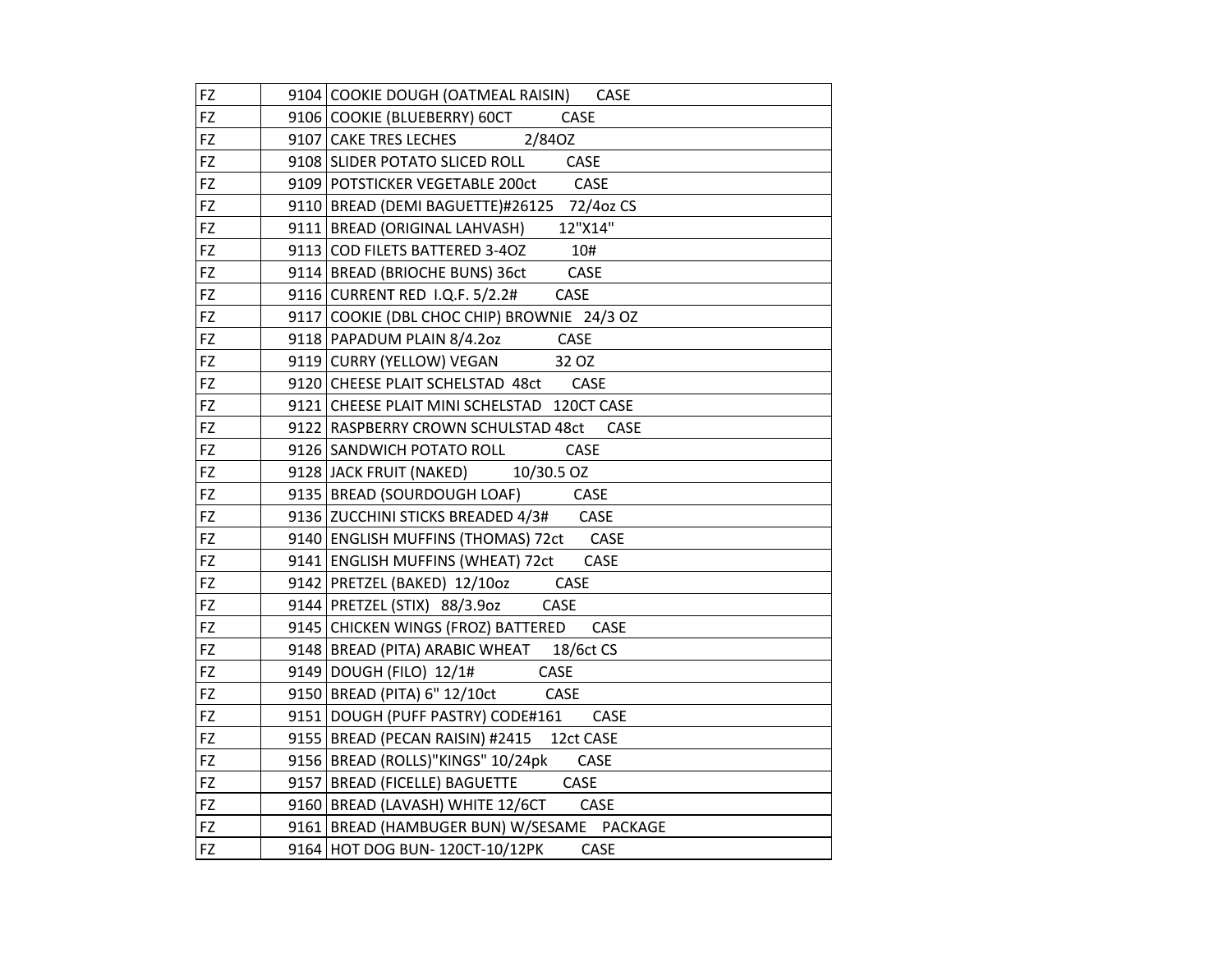| FZ | 9200 CHEESECAKE (4@CS)#91109 NORMS 4ct CASE         |
|----|-----------------------------------------------------|
| FZ | 9206 BREAD (ASSORTED DINNER ROLLS) 96CT CASE        |
| FZ | 9208 BREAD (BUNS) KINGS HAWAIIAN<br>CASE            |
| FZ | 9209 BREAD (BOLLILO) "ACE" 2/30CT<br>CASE           |
| FZ | CASE<br>9210 BREAD (FLAT BREAD) OVAL NAAN           |
| FZ | 9211 BREAD (HAMBURGER BUNS) 30/7.6<br>CASE          |
| FZ | 9213 PIZZA (CHEESE FLAT BREAD) 32ct<br>CASE         |
| FZ | 9214 BREAD (FLAT BREAD)4"X12"<br>CASE               |
| FZ | 9215   BREAD (UDI'S GLUTEN FREE) White<br>$8/12$ oz |
| FZ | 9216 PIZZA CRUST - CAULIFLOWER<br>$4/6$ CT          |
| FZ | 9217 BREAD (UDI'S GLUTEN FREE) MULT 8/12oz          |
| FZ | 9800 CHERRIES (I.Q.F DARK RED) 40#<br>CASE          |
| FZ | <b>IQF</b><br>9810 BLACKBERRY MARIONS SWEET LADY    |
| FZ | 9880 ORANGE (JUICE) CONCENTRATE<br>12/320Z          |
| FZ | 9882 LEMONADE CONCENTRATE 12/320Z<br>CASE           |
| FZ | 9883   LEMON JUICE (CONCENTRATE)<br>CASE            |
| FZ | 9884 LEMONGRASS (CHOPPED)FROZ 40#<br>CASE           |
| FZ | 9899 BAGEL (VARIETY SLICE) 72ct<br>CASE             |
| FZ | 9900 BAGEL (MINI PLAIN SLICE) 168ct<br>CASE         |
| FZ | 9901   APPETIZER (CRAB CAKE) 100/.75z<br>CASE       |
| FZ | 9902   APPETIZER (SPANA KOPITA) 100ct<br>CASE       |
| FZ | 9903 APPETIZER (BEEF EMPANADA)100ct<br>CASE         |
| FZ | 9904   APPETIZER (CHICK. DUMPLING) 8#<br>CASE       |
| FZ | 9906   APPETIZER (VEG.EGGROLL) 200ct<br>CASE        |
| FZ | 9907 APPETIZER (BEEF FRANK) 100ct<br>CASE           |
| FZ | 9908 APPETIZER (QUICHE W/SPIN)100ct<br>CASE         |
| FZ | 9909 APPETIZER (EGGROLL/SANTA FE)<br>CASE           |
| FZ | 9911 APPLE (GREEN DICE) I.Q.F<br>CASE               |
| FZ | 9915 APPLE (GREEN SLICE) IQF 30#<br>CASE            |
| FZ | 9917   BANANA LEAVES FROZEN 1#<br>1# BAG            |
| FZ | 9920 BLUEBERRIES (IQF) FROZ 30#<br>30# CASE         |
| FZ | 9922 BLACKBERRY (I.Q.F.) 30#<br>CASE                |
| FZ | 9924 BOYSENSBERRY (I.Q.F.) 30#<br>CASE              |
| FZ | 9925 CHERRIES (I.Q.F) RED 40#<br>CASE               |
| FZ | 9927 AVOCADO HALVES FROZEN 4/3#<br>CASE             |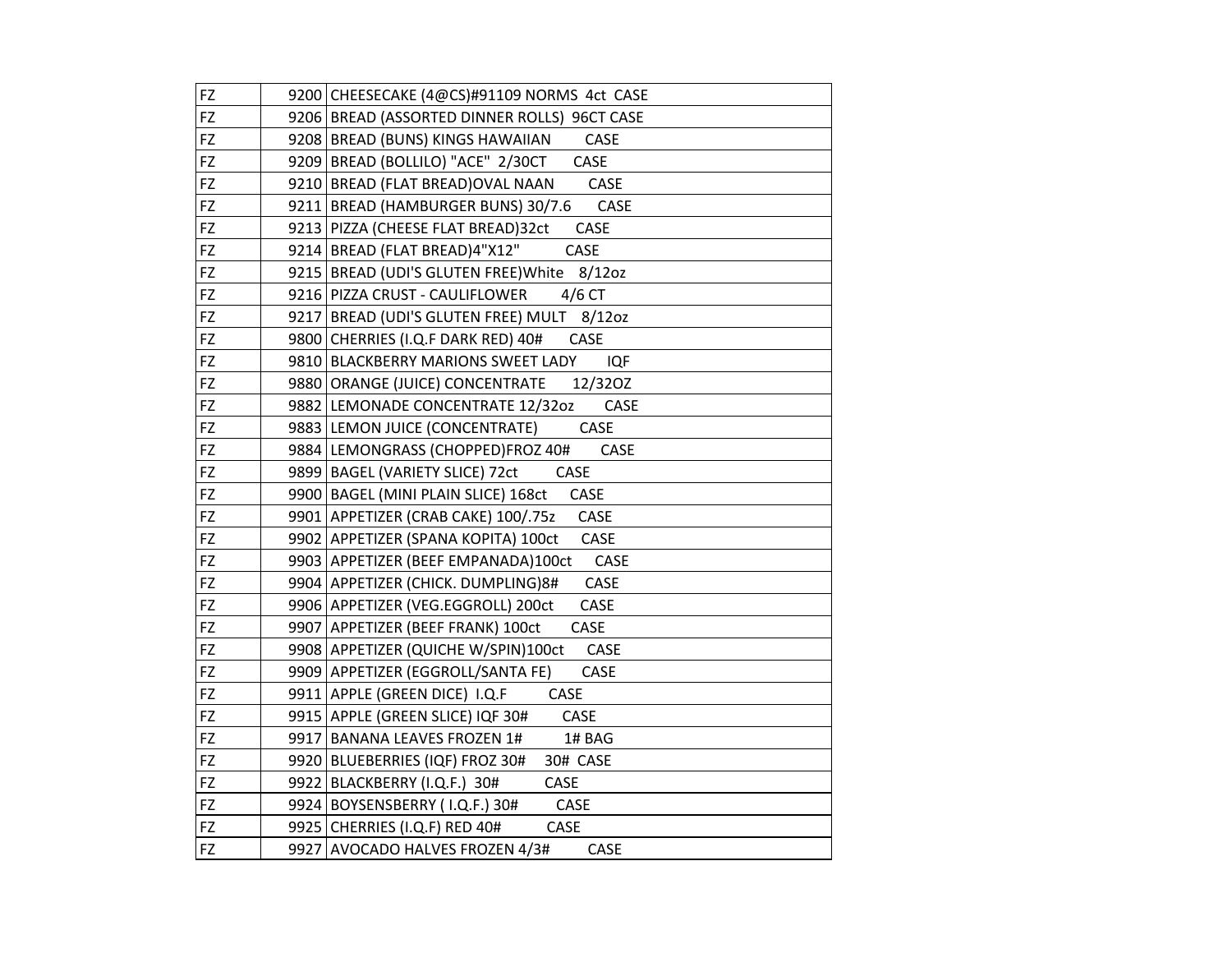| FZ        | 9928   MIXED BERRY (I.Q.F.) 2/5#<br><b>CASE</b> |
|-----------|-------------------------------------------------|
| FZ        | 9929 CREPE SHELLS 6" PLAIN 1/200CT<br>CASE      |
| FZ        | 9930 CRANBERRIES (I.Q.F)<br>25#                 |
| FZ        | 9932 CRANBERRIES (FROZ) 2/5# BOX<br>CASE        |
| FZ        | 9935   MANGO CHUNKS (I.Q.F) 30#<br>CASE         |
| FZ        | CASE<br>9940   MANGO HALVES I.Q.F. 2/12CT       |
| FZ        | 9945 PINEAPPLE (CHUNKS) IQF 37#<br>CASE         |
| FZ        | 9946 PINEAPPLE (CHUNKS) ORGANIC IQF 20# CASE    |
| FZ        | 9948   BAGEL (PLAIN) 4oz 12-6CT<br>CASE         |
| <b>FZ</b> | 9950 PEACHES (SLICED) I.Q.F. FROZ<br>30# CASE   |
| FZ        | 9960 HUCKLEBERRIES (FROZEN) 5#<br>CASE          |
| FZ        | CASE<br>9980   RASPBERRIES (I.Q.F.) 25#         |
| FZ        | 9985   RHUBARB (FROZEN)<br>30#                  |
| FZ        | 9989 JUICE (ACAI BERRY W/POM) 6/QT<br>CASE      |
| FZ        | 9990 STRAWBERRIES (WHOLE) I.Q.F<br>30# case     |
| FZ        | <b>TUB</b><br>9992   GELATO (SALTED CARMEL)     |
| FZ        | 9993 ACAI SAMBAZON 60/3.5oz<br>CASE             |
| FZ        | 9995 STRAWBERRIES (WHOLE) I.Q.F. 6/6# CASE      |
| FZ        | 9999 STRAWBERRIES (SLICED) 6/6.5#<br>CASE       |
| FZ        | CASE<br>12088 RM CAKE (STRAWBERRY) 140CT        |
| <b>FZ</b> | CASE<br>12089 RM CAKE (CHOC.) 140CT             |
| FZ        | 12092   RM (BROWNIES) 2/5#<br>CASE              |
| <b>FZ</b> | 12095   RM CAKE (COCONUT) 140CT<br>CASE         |
| <b>FZ</b> | 12101 RM ONION BREAD 5/12PK<br>CASE             |
| FZ        | 12106 RM CAKE (LEMON) 140ct<br>CASE             |
| FZ        | 12116 RM (CAKE CARROT) 140ct<br>CASE            |
| FZ        | 14088 RM (PUMPKIN PIE 9") 6CT<br>CASE           |
| FZ        | 14091 RM (LAVA CAKE 3-1/2") 32CT<br>CASE        |
| FZ        | CASE<br>14703 RM (SHRIMP) 31/40 5/2#            |
| FZ        | 14704 RM (CRABMEAT) 12/1#<br>CASE               |
| FZ        | 15000 BLUE PLATE (LOBSTER MEAT)<br>CASE         |
| FZ        | 16490 PUREE (MANGO) 30oz JAR BY THE JAR         |
| FZ        | 16497 PUREE (APRICOT) 30oz JAR<br>BY THE JAR    |
| FZ        | 16520 PUREE (RASPBERRY) 30oz JAR BY THE JAR     |
| FZ        | 16528 PUREE (PRICKLY PEAR) 30oz JAR BY THE JAR  |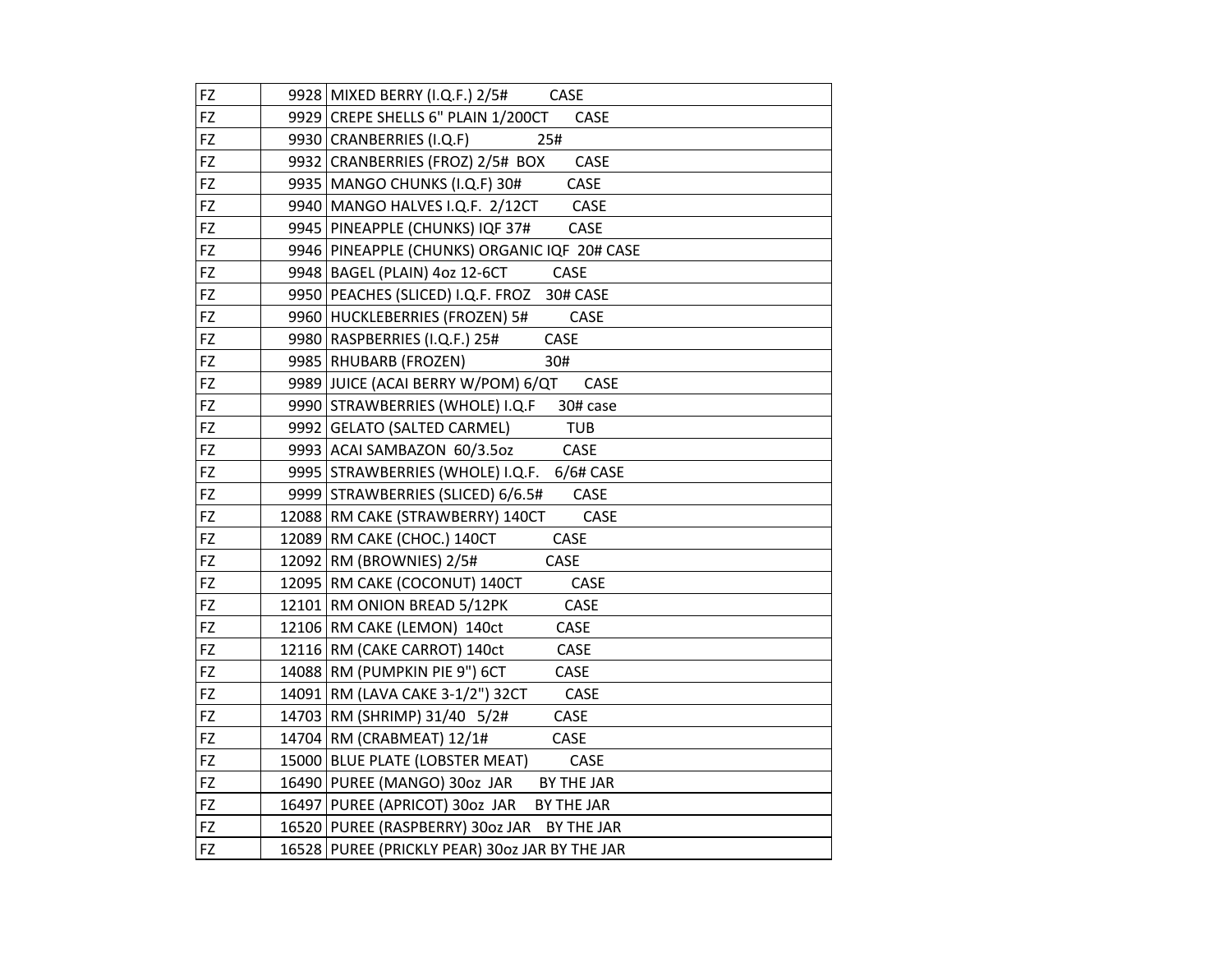| FZ        | 38009 BEANS (EDAMME) FROZEN PEELED 1# BAG           |
|-----------|-----------------------------------------------------|
| <b>FZ</b> | 50010 ILF (CIABATTA) 14" 12CT<br>CASE               |
| FZ        | 50011 ILF (MULTIGRAIN SLICED) 12CT<br>CASE          |
| FZ        | 50012 ILF (WH/WHEAT SLICED) 12CT<br>CASE            |
| FZ        | 50014 ILF (FILONE OLIVE)<br>CASE                    |
| FZ        | 50070 ILF (FILONE & ROSEMARY) 12CT<br>CASE          |
| FZ        | 51012 ILF (DUTCH CRUNCH) 12CT<br>CASE               |
| FZ        | 51030 SCONE BLUEBERRY DOUGH 40/10 OZ                |
| FZ        | 40/10 OZ<br>51031 SCONE CINNAMON DOUGH              |
| FZ        | 56651 PROSCIUTTO 10/11#-<br>CASE                    |
| FZ        | 57002 ILF (UVA RAISIN) 12CT<br>CASE                 |
| FZ        | 57003 ILF (FILONE) PLAIN 12CT<br>CASE               |
| FZ        | 57007 ILF (FOCACCETTA-ROSEMARY) 12ct<br>CASE        |
| FZ        | 57011 ILF (CHALLAH) 12CT<br>CASE                    |
| FZ        | 57013 ILF (MULTIGRAIN-SL) ART FOCAC<br>CASE         |
| FZ        | 57014 ILF (WHEAT/WHOLE SL) ART FOCAC<br>CASE        |
| FZ        | 57111   ILF (CIABATTINI) 4"X6" 12CT<br>CASE         |
| FZ        | 95536 SAUCE (PESTO) 32OZ EACH<br><b>EACH</b>        |
| FZ        | 95598 POT STICKERS (GYOZA) 12oz PKG PACKAGE         |
| FZ        | 96485 PUREE (BLACKBERRY) 300Z<br><b>JAR</b>         |
| FZ        | 96495 PUREE (BLOOD ORANGE) 30oz<br><b>EACH</b>      |
| FZ        | 96510 PUREE (PASSION FRUIT) 30oz<br>JAR             |
| FZ        | 96512 PUREE (PEACH-WHITE) 30oz<br><b>JAR</b>        |
| FZ        | 96522 PUREE (STRAWBERRY) 30oz<br>EACH               |
| FZ        | 96525 PUREE (COCONUT) 300Z<br><b>JAR</b>            |
| FZ        | 97995 ARTICHOKE (HRTS QUARTERED) FRZ 2.2# PKG       |
| FZ        | 98007 BEANS (EDAMME) IN THE SHELL<br>1# PKG         |
| FZ        | 98010 BEANS (LIMA) FROZ 2.5# PKG<br><b>PKG</b>      |
| FZ        | 98011 BEANS (FAVA) FROZEN 2.2#PKG<br><b>PACKAGE</b> |
| FZ        | 98015   BEANS (WHOLE ) FROZ IN PKG<br>PACKAGE       |
| <b>FZ</b> | 98017 BEANS (REGULAR CUT) 2# PACKAG 2# PACKAGE      |
| FZ        | 98027 CORN CUT FRZ 2.5# PKG<br>PACKAGE              |
| FZ        | 98047 MIXED VEGETABLE BLEND 4# PKG PACKAGE          |
| FZ        | 98052 PEAS & CARROTS 2.5# PKG<br><b>PACKAGE</b>     |
| FZ        | 98055   PEAS (PACKAGED) 2.5# PKG<br><b>PACKAGE</b>  |